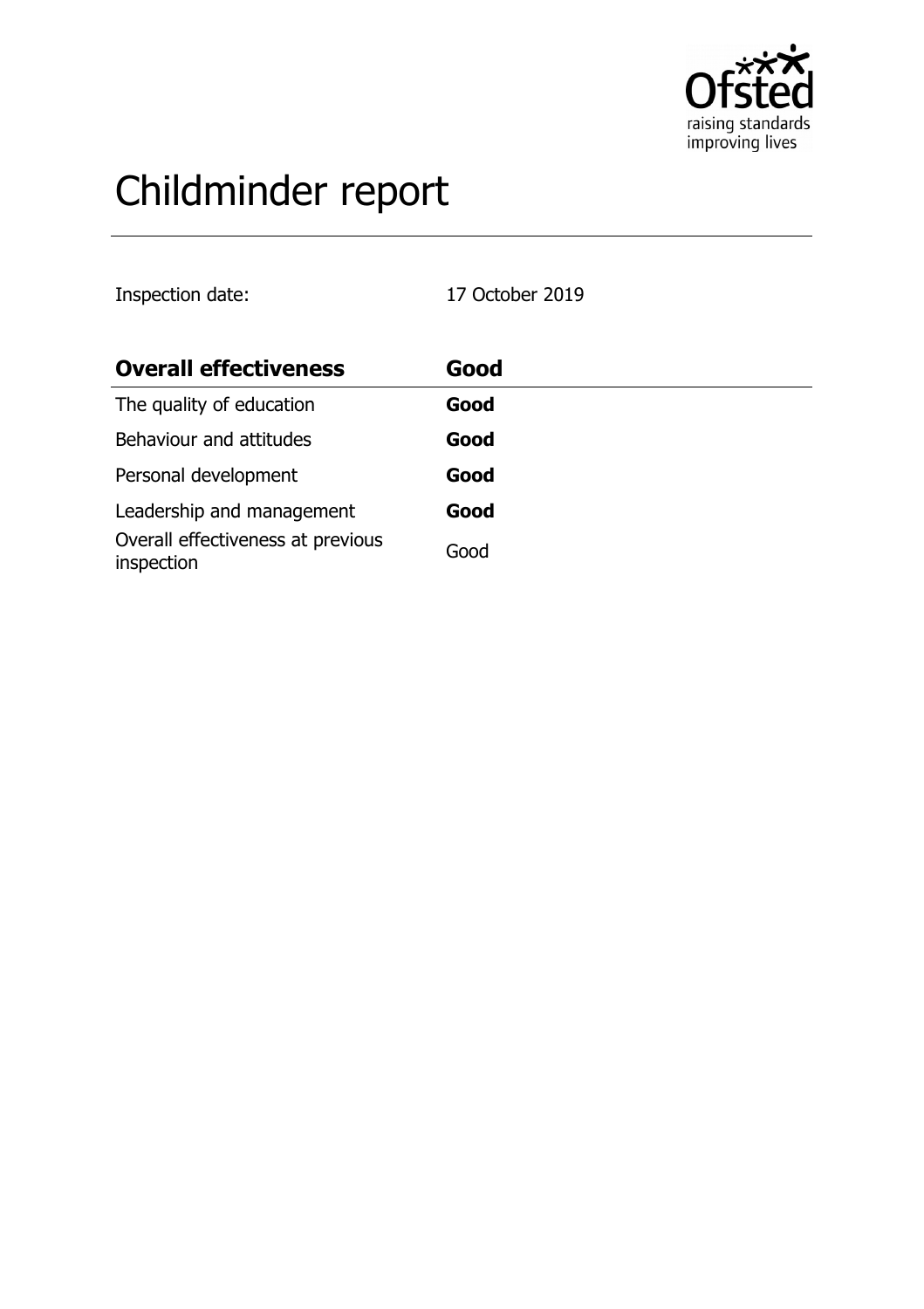

## **What is it like to attend this early years setting?**

### **The provision is good**

Children are confident and happy in the childminder's care. They arrive excited and motivated to explore and play in the home-from-home environment. The childminder is a positive role model and makes expectations for behaviour clear. Children behave well and know what is expected of them. For example, very young children share toys and resources with other children. They demonstrate good knowledge in managing their personal hygiene and in keeping themselves warm and dry when outside.

The childminder has a detailed knowledge of each child's unique characteristics. This is informed by her ongoing observations and interactions with children and by effective information-sharing with parents and other settings that children attend. She uses this knowledge to plan personalised educational programmes that build on what each child knows. Children make good progress across all areas of learning. However, the childminder has not taken up further professional development to enhance her teaching practice even further.

Children demonstrate good development in their use of mathematical language. Young children confidently use words to describe shapes, size and weights. Children have many opportunities to develop physically. The garden offers creative options for play and exercise. Children wriggle, climb, slide, manoeuvre cars and run. They play with water, balls and magnifying glasses, and adore how the glasses enlarge facial features. Children have regular opportunities to engage with the wider community. The childminder takes children to playgroups, where they socialise with a wider group of children and learn about the diversity of their community.

## **What does the early years setting do well and what does it need to do better?**

- $\blacksquare$  The childminder has high expectations for all children. She models language well and is very supportive when children try something new or achieve what they set out to do. For example, as young children demonstrate skills in handling scissors with play dough and feeding themselves with a spoon without any spills, she is full of praise. Children beam in delight at the praise. The childminder engages children in conversation. She asks older children about what they are making with play dough and to describe textures. When children say they are making a cake, she asks them to recall why they had made cakes recently. She uses expert questioning to support children's recall.
- $\blacksquare$  The childminder keep parents well informed about their children's day and the progress they make. She also offers some ideas to support children's learning at home. Parents speak highly of the quality of care the childminder provides. They recognise how their children are developing because of their time with the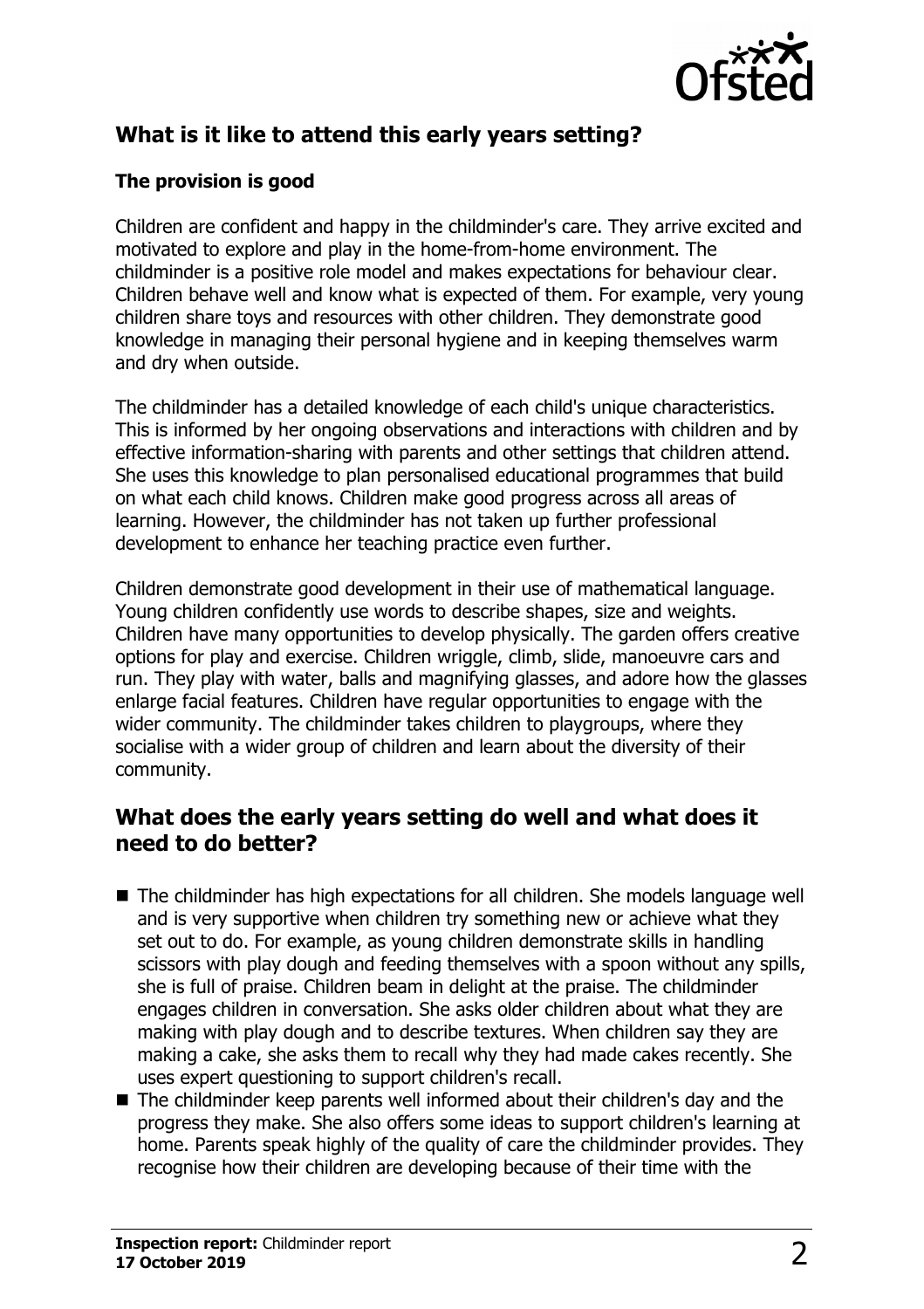

childminder. They especially value the progress in their children's social skills, sharing and turn taking.

- $\blacksquare$  Children sustain their interest in activities for long periods. The childminder successfully makes use of quality indoor and outdoor resources to support children's sustained attention. She expertly sets different levels of challenge to encourage the development of older and younger children. For example, the childminder encourages an older child to link different quantities of conkers to the numeral on a flowerpot. For younger children, she encourages them to understand numbers and develop their small-muscle skills.
- $\blacksquare$  Children confidently choose play resources, and they know where to find the specific toys they want to play with. The childminder joins in children's role play and extends their learning effectively. For instance, she supports children's understanding that once they have filled their car with petrol, there is a cost in doing so. Younger children are also given opportunities to learn by copying older children. For instance, younger children copy the use of rolling pins and toy scissors and how to slide on their stomachs from watching older children.
- Children are safe and secure with the childminder. For example, they seek her out for cuddles when they feel tired or distressed. Children are curious. For instance, they are keen to involve visitors in conversation and in their play. This includes sharing resources with visitors and showing off what they know and have created.
- $\blacksquare$  The childminder is a good teacher who supports children's progress effectively. However, her reflection processes are not sufficiently precise to identify how teaching practice can keep improving. Professional development is less focused on further improving teaching practice.

## **Safeguarding**

The arrangements for safeguarding are effective.

The childminder has a secure understanding of the signs that may indicate a child is at risk of harm. She understands how to identify and report concerns. She attends training that helps her to understand wider issues of keeping children safe. The childminder vigilantly monitors children's safety at the setting, which includes mitigating risks to children from potential online abuse. However, she recognises that parents may not have a similar focus in their homes. The childminder conducts regular risk assessments to ensure a safe environment for children. Children are involved in fire drills to help support their knowledge about staying safe.

## **What does the setting need to do to improve?**

#### **To further improve the quality of the early years provision, the provider should:**

 $\blacksquare$  implement a more ambitious professional development programme to further enhance teaching skills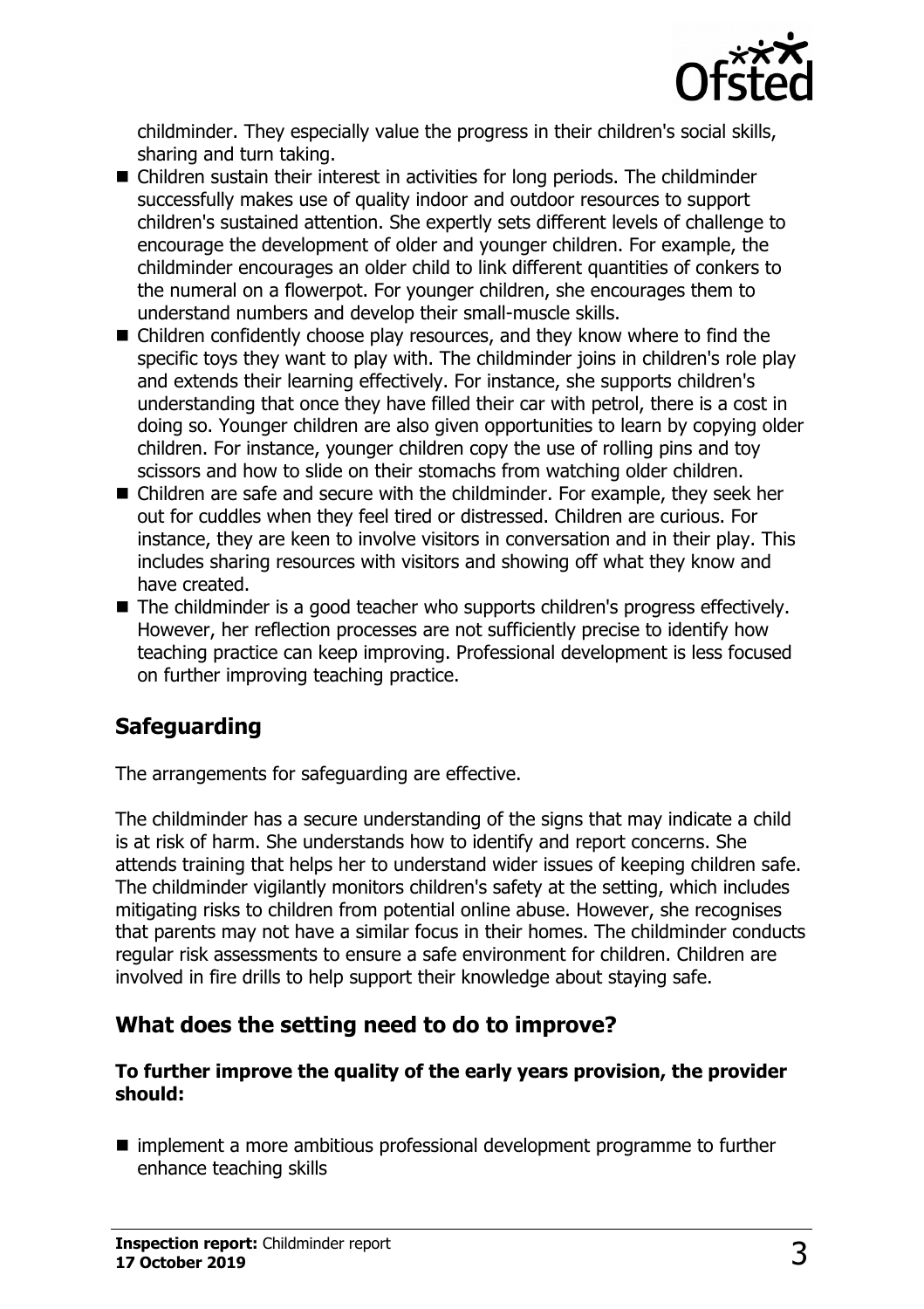

 $\blacksquare$  build on existing partnerships with parents to support them to keep children safe in the digital environment.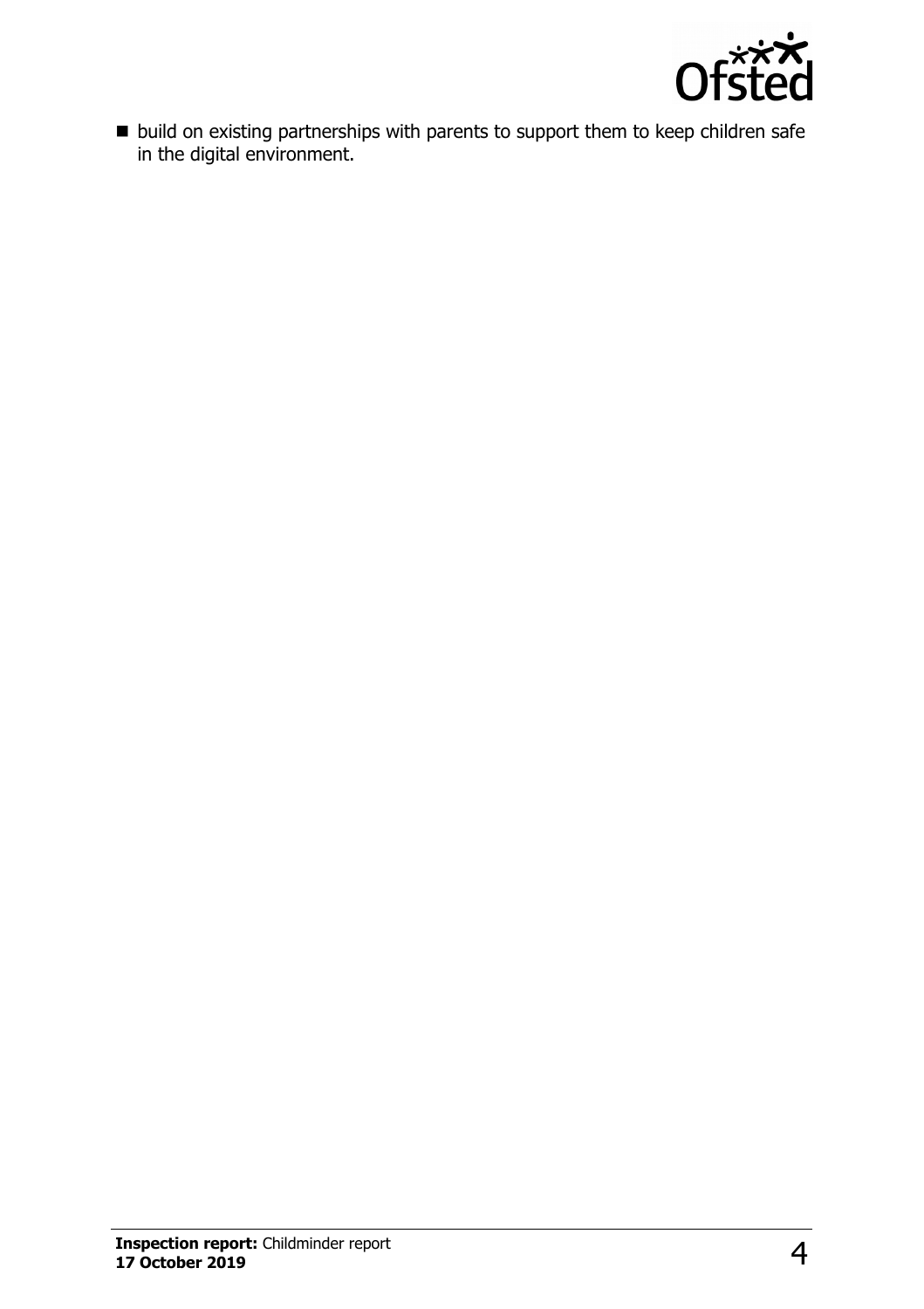

| <b>Setting details</b>        |                                                                                      |
|-------------------------------|--------------------------------------------------------------------------------------|
| Unique reference number       | EY463657                                                                             |
| <b>Local authority</b>        | Wandsworth                                                                           |
| <b>Inspection number</b>      | 10075480                                                                             |
| <b>Type of provision</b>      | Childminder                                                                          |
| <b>Registers</b>              | Early Years Register, Compulsory Childcare<br>Register, Voluntary Childcare Register |
| Day care type                 | Childminder                                                                          |
| Age range of children         | $1$ to 6                                                                             |
| <b>Total number of places</b> | 6                                                                                    |
| Number of children on roll    | 3                                                                                    |
| Date of previous inspection   | 7 April 2016                                                                         |

## **Information about this early years setting**

The childminder registered in 2013. She lives in Balham, in the London Borough of Wandsworth. She works Monday to Friday from 8am until 6pm.

## **Information about this inspection**

#### **Inspector** George Selvanera

#### **Inspection activities**

- $\blacksquare$  The inspector completed a learning walk with the childminder to understand how the setting and the curriculum are organised.
- $\blacksquare$  The inspector held discussions with the childminder, children and parents at appropriate times during the inspection.
- $\blacksquare$  The inspector and the childminder carried out a joint observation and reflected on the childminder's practice.
- $\blacksquare$  The inspector looked as a sample of the childminder's documentation, including evidence of suitability and training.

We carried out this inspection under sections 49 and 50 of the Childcare Act 2006 on the quality and standards of provision that is registered on the Early Years Register. The registered person must ensure that this provision complies with the statutory framework for children's learning, development and care, known as the early years foundation stage.

If you are not happy with the inspection or the report, you can [complain to Ofsted.](http://www.gov.uk/complain-ofsted-report)